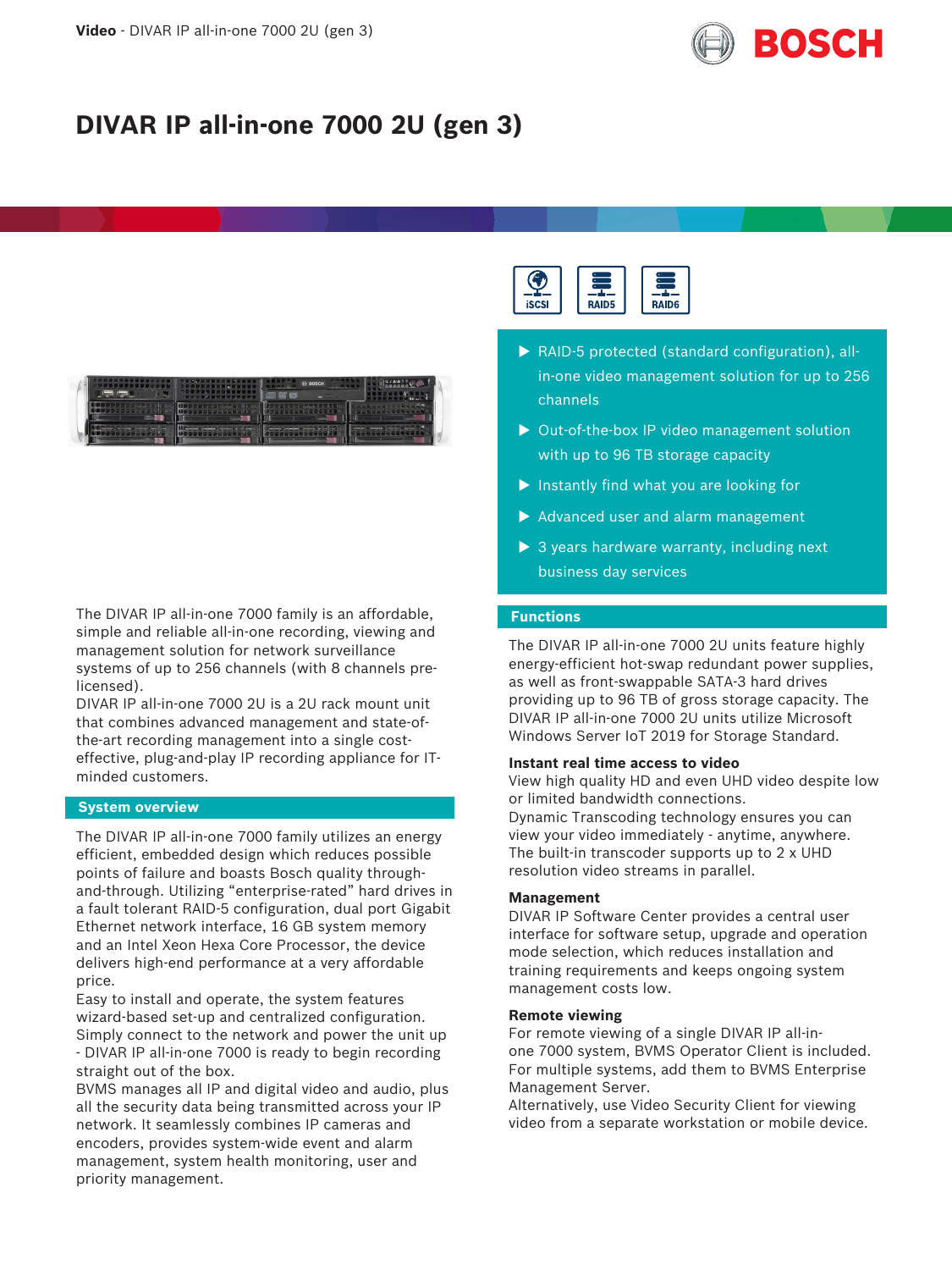#### **IT Management**

Microsoft Windows Server IoT 2019 for Storage Standard provides a simple, intuitive user interface for system configuration and unified appliance management. Administrators and IT professionals will appreciate the ability to manage DIVAR IP all-inone 7000 systems using the built-in Microsoft Windows Admin Center. The ability to use one central tool for configuration and operations management reduces installation and training requirements, and helps keep ongoing system management costs low. In addition, the DIVAR IP all-in-one 7000 system offers advanced monitoring and management options using the Intelligent Platform Management Interface (IPMI).

#### **Monitoring**

The DIVAR IP all-in-one 7000 family provides SNMP, Remote Desktop and HTTP monitoring support for the system's hardware and for the video management applications.

Increased reliability of high-availability hardware, embedded design as well as system-wide monitoring and management ensure maximum uptime.

### **Regulatory information**

| <b>Region</b> |    | <b>Regulatory compliance/quality marks</b> |
|---------------|----|--------------------------------------------|
| Europe        | СE | DIVAR IP all-in-one 7000                   |

### **Installation/configuration notes**

#### **i Notice**

#### **Environmental conditions**

Install the system in a clean, dust-free, dry and weather-protected area that is well ventilated. Avoid areas where heat, electrical noise and electromagnetic fields are generated.The standard warranty coming with the system will be void if evidence is seen that the system was exposed to conditions contradicting the environmental conditions mentioned here.

#### **System status**

DIVAR IP all-in-one 7000 units come fully loaded and fully functional with Microsoft Operating System and DIVAR IP Software Center.

#### **Third-party hard drives**

DIVAR IP all-in-one 7000 units without pre-installed hard drives:

The RAID configuration of third-party data hard drives must be set up manually via the pre-installed RAID management utility. Only after this manual RAID configuration the DIVAR IP all-in-one 7000 system provides full functionality.

#### **RAID configuration**

DIVAR IP all-in-one 7000 2U units come pre-configured in a RAID‑5 standard configuration with iSCSI LUNs (fully populated system only) and provide the following specifications:

#### **RAID‑5 configuration**

| Gross<br><b>Capacity</b> | <b>Net</b><br><b>Capacity</b> | <b>Bandwidth*</b> | <b>IP Cameras</b> |
|--------------------------|-------------------------------|-------------------|-------------------|
| w/o HDD                  | n/a                           | 550 Mbit/s        | $256$ max.        |
| 8 x 4 TB                 | 26068 GB                      | 550 Mbit/s        | $256$ max.        |
| $8 \times 8$ TR          | 52136 GB                      | 550 Mbit/s        | $256$ max.        |
| 8 x 12 TB                | 78204 GB                      | 550 Mbit/s        | $256$ max.        |

\*Performance only warranted with hard drive models tested and qualified by Bosch.

These values refer to the BVMS recording engine; Net capacity for a RAID-5 configuration without hot spare; 256 connected IP cameras indicate the number of concurrent recordable cameras plus 8 sessions for replay.

Optional supported RAID configurations are RAID‑5 with 1 x hot spare or RAID-6 without hot spare. The optional RAID configurations will not come preconfigured but must be set up manually via the preinstalled RAID configuration utility.

#### **RAID‑5 plus hot spare configuration**

| Gross<br><b>Capacity</b> | <b>Net</b><br><b>Capacity</b> | <b>Bandwidth*</b> | <b>IP Cameras</b> |
|--------------------------|-------------------------------|-------------------|-------------------|
| $w$ /o HDD               | n/a                           | 550 Mbit/s        | $256$ max.        |
| 8x4TB                    | 22344 GB                      | 550 Mbit/s        | $256$ max.        |
| $8 \times 8$ TR          | 44688 GB                      | 550 Mbit/s        | $256$ max.        |
| 8 x 12 TB                | 67032 GB                      | 550 Mbit/s        | $256$ max.        |

\*Performance only warranted with hard drive models tested and qualified by Bosch.

#### **RAID‑6 configuration**

| Gross<br><b>Capacity</b> | <b>Net</b><br><b>Capacity</b> | <b>Bandwidth*</b> | <b>IP Cameras</b> |
|--------------------------|-------------------------------|-------------------|-------------------|
| $w$ /o HDD               | n/a                           | 550 Mbit/s        | $256$ max.        |
| 8x4TB                    | 22344 GB                      | 550 Mbit/s        | $256$ max.        |
| $8 \times 8$ TR          | 44688 GB                      | 550 Mbit/s        | 256 max.          |
| 8 x 12 TB                | 67032 GB                      | 550 Mbit/s        | $256$ max.        |

\*Performance only warranted with hard drive models tested and qualified by Bosch.

#### **Operation modes**

DIVAR IP all-in-one 7000 units can operate in three different modes:

• Full video recording and management system, utilizing the BVMS and Video Recording Manager core components and services. This mode allows for advanced video management features such as event and alarm handling.

A base license with 8 included camera channels is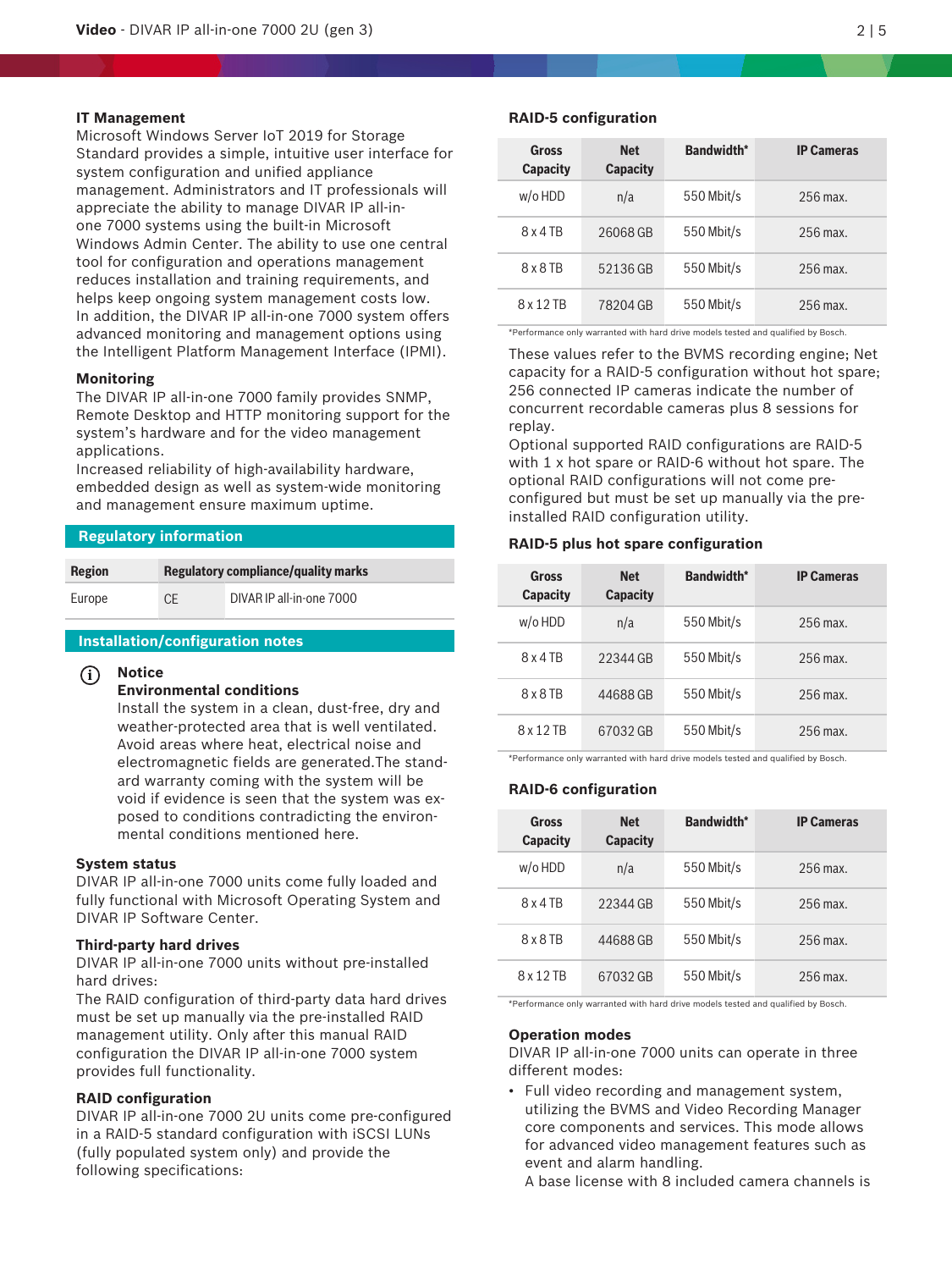already pre-licensed.

You can expand the system up to 32 channels with a MBV‑BPLU‑DIP license and further up to 256 channels with additional 1-channel licenses. The recorded video streams need to be configured in a way that the maximum bandwidth of the system (BVMS/Video Recording Manager base system plus iSCSI storage expansions) is not exceeded.

- Pure video recording system, utilizing the Video Recording Manager core components and services. In this mode 64 Video Recording Manager camera-recording channels are already pre-licensed. You can expand the system up to 256 channels. The recorded video streams need to be configured in a way that the maximum bandwidth of the system (BVMS/Video Recording Manager base system plus iSCSI storage expansions) is not exceeded.
- iSCSI storage expansion for a BVMS or Video Recording Manager system, which runs on a different hardware. Up to four of these iSCSI storage expansions can be added to a BVMS or Video Recording Manager system running on a DIVAR IP all-in-one 7000 unit.

#### **License limitations**

|                            | <b>License limitations</b>                                                                                                                                     | a MBV-BPLU-DIP license and further up to 256<br>channels with additional 1-channel licenses.<br>The recorded video streams need to be configured<br>(BVMS/Video Recording Manager base system plus<br>iSCSI storage expansions) is not exceeded.<br>Pure video recording system, utilizing the<br>Video Recording Manager core components and<br>services. In this mode 64 Video Recording Manager<br>camera-recording channels are already pre-licensed.<br>You can expand the system up to 256 channels. The<br>recorded video streams need to be configured in a<br>way that the maximum bandwidth of the system<br>(BVMS/Video Recording Manager base system plus<br>iSCSI storage expansions) is not exceeded.<br>iSCSI storage expansion for a BVMS or<br>Video Recording Manager system, which runs on a<br>different hardware. Up to four of these iSCSI<br>storage expansions can be added to a BVMS or<br>Video Recording Manager system running on a<br>DIVAR IP all-in-one 7000 unit.<br>For the BVMS licenses applied on DIVAR IP all-in-<br>one 7000 units, please note the upper limit of each: | in a way that the maximum bandwidth of the system | (i)<br><b>Tech</b><br>Electi |
|----------------------------|----------------------------------------------------------------------------------------------------------------------------------------------------------------|----------------------------------------------------------------------------------------------------------------------------------------------------------------------------------------------------------------------------------------------------------------------------------------------------------------------------------------------------------------------------------------------------------------------------------------------------------------------------------------------------------------------------------------------------------------------------------------------------------------------------------------------------------------------------------------------------------------------------------------------------------------------------------------------------------------------------------------------------------------------------------------------------------------------------------------------------------------------------------------------------------------------------------------------------------------------------------------------------------------|---------------------------------------------------|------------------------------|
| <b>License type</b>        |                                                                                                                                                                | <b>Pre-licensed</b>                                                                                                                                                                                                                                                                                                                                                                                                                                                                                                                                                                                                                                                                                                                                                                                                                                                                                                                                                                                                                                                                                            | <b>Upper limit</b>                                | Type of p                    |
|                            | <b>Workstation clients</b>                                                                                                                                     | $\overline{2}$                                                                                                                                                                                                                                                                                                                                                                                                                                                                                                                                                                                                                                                                                                                                                                                                                                                                                                                                                                                                                                                                                                 | 10                                                | Operatin                     |
|                            | DVR/BRS systems                                                                                                                                                | $\mathbf{1}$                                                                                                                                                                                                                                                                                                                                                                                                                                                                                                                                                                                                                                                                                                                                                                                                                                                                                                                                                                                                                                                                                                   | 10                                                | Maximur                      |
|                            | CCTV keyboards                                                                                                                                                 | $\overline{2}$                                                                                                                                                                                                                                                                                                                                                                                                                                                                                                                                                                                                                                                                                                                                                                                                                                                                                                                                                                                                                                                                                                 | 10                                                | Power fr                     |
|                            | Mobile Video Service                                                                                                                                           | $1^*$                                                                                                                                                                                                                                                                                                                                                                                                                                                                                                                                                                                                                                                                                                                                                                                                                                                                                                                                                                                                                                                                                                          | 4*                                                | 120 V                        |
|                            | <b>Intrusion Panels</b><br>10<br>$\mathbf{1}$                                                                                                                  |                                                                                                                                                                                                                                                                                                                                                                                                                                                                                                                                                                                                                                                                                                                                                                                                                                                                                                                                                                                                                                                                                                                |                                                   | Rated in                     |
|                            |                                                                                                                                                                | *Mobile Video Service needs to run on separate hardware                                                                                                                                                                                                                                                                                                                                                                                                                                                                                                                                                                                                                                                                                                                                                                                                                                                                                                                                                                                                                                                        |                                                   | Actual or<br>supply (\       |
|                            |                                                                                                                                                                | For further details, see the BVMS documentation.                                                                                                                                                                                                                                                                                                                                                                                                                                                                                                                                                                                                                                                                                                                                                                                                                                                                                                                                                                                                                                                               |                                                   | Efficienc                    |
| $\left( \mathbf{i}\right)$ | <b>Notice</b>                                                                                                                                                  |                                                                                                                                                                                                                                                                                                                                                                                                                                                                                                                                                                                                                                                                                                                                                                                                                                                                                                                                                                                                                                                                                                                |                                                   | Power co                     |
|                            |                                                                                                                                                                | Uninterruptable Power Supply (UPS). We<br>strongly recommend using an "Online UPS" with                                                                                                                                                                                                                                                                                                                                                                                                                                                                                                                                                                                                                                                                                                                                                                                                                                                                                                                                                                                                                        |                                                   | Maximur                      |
|                            |                                                                                                                                                                | an always active battery. The UPS must support<br>Microsoft Windows Storage Server 2016 and                                                                                                                                                                                                                                                                                                                                                                                                                                                                                                                                                                                                                                                                                                                                                                                                                                                                                                                                                                                                                    |                                                   | Power fa                     |
|                            |                                                                                                                                                                | must be sufficient to allow time to bring an aux-<br>iliary power source on line, or to properly shut                                                                                                                                                                                                                                                                                                                                                                                                                                                                                                                                                                                                                                                                                                                                                                                                                                                                                                                                                                                                          |                                                   | System /                     |
|                            |                                                                                                                                                                | down the DIVAR IP disk array(s).                                                                                                                                                                                                                                                                                                                                                                                                                                                                                                                                                                                                                                                                                                                                                                                                                                                                                                                                                                                                                                                                               |                                                   | *System p                    |
| $\rm(i)$                   | <b>Notice</b>                                                                                                                                                  |                                                                                                                                                                                                                                                                                                                                                                                                                                                                                                                                                                                                                                                                                                                                                                                                                                                                                                                                                                                                                                                                                                                |                                                   | 240 V                        |
|                            |                                                                                                                                                                | Bosch is not liable for system failures of units                                                                                                                                                                                                                                                                                                                                                                                                                                                                                                                                                                                                                                                                                                                                                                                                                                                                                                                                                                                                                                                               |                                                   | Rated in                     |
|                            | equipped with third-party hard drives if the<br>third-party hard drives are source of the issues.<br>Such drives are not covered by the 3 years war-<br>ranty. |                                                                                                                                                                                                                                                                                                                                                                                                                                                                                                                                                                                                                                                                                                                                                                                                                                                                                                                                                                                                                                                                                                                |                                                   | Actual or<br>supply (\       |

#### **i Notice**

#### **i Notice**

#### **Notice**

#### **Hardware warranty**

The next business day on-site service level can only be provided if the respective system has been registered immediately after receipt and installation. Otherwise, service will be provided based on best effort basis.Information about registration details is available in every shipment (registration form) or from the Bosch online product catalog. Next business day services cannot be provided in every country everywhere. For limitations and exceptions see the registration details in the registration form.

#### **i Notice**

## **Software maintenance**

Maintenance of software components is not included in this product.

A separate maintenance agreement needs to be purchased, in order to receive updates and technical support for the installed software.

#### **Technical specifications**

#### **Electrical**

| Type of power supply     | VAC.          |
|--------------------------|---------------|
| Operating voltage (VAC)  | 100 - 240 VAC |
| Maximum output power (W) | 800W          |
| Power frequency          | 50 Hz: 60 Hz  |

#### **120 VAC input (DIP-738C-8HD)**

| Rated input current (A)                       | 2.1A        |
|-----------------------------------------------|-------------|
| Actual output wattage from power<br>supply(W) | 228.8W      |
| Efficiency of power supply (%)                | 94%         |
| Power consumption* (W)                        | 243.4W      |
| Maximum heat loss (BTU/h)                     | 830.7 BTU/h |
| Power factor                                  | 0.98        |
| System AC input VA requirement                | 248.3 VA    |

\*System power consumption may vary based on workload and environment.

#### **240 VAC input (DIP-738C-8HD)**

| Rated input current (A)                        | 1.0A   |
|------------------------------------------------|--------|
| Actual output wattage from power<br>supply (W) | 228.8W |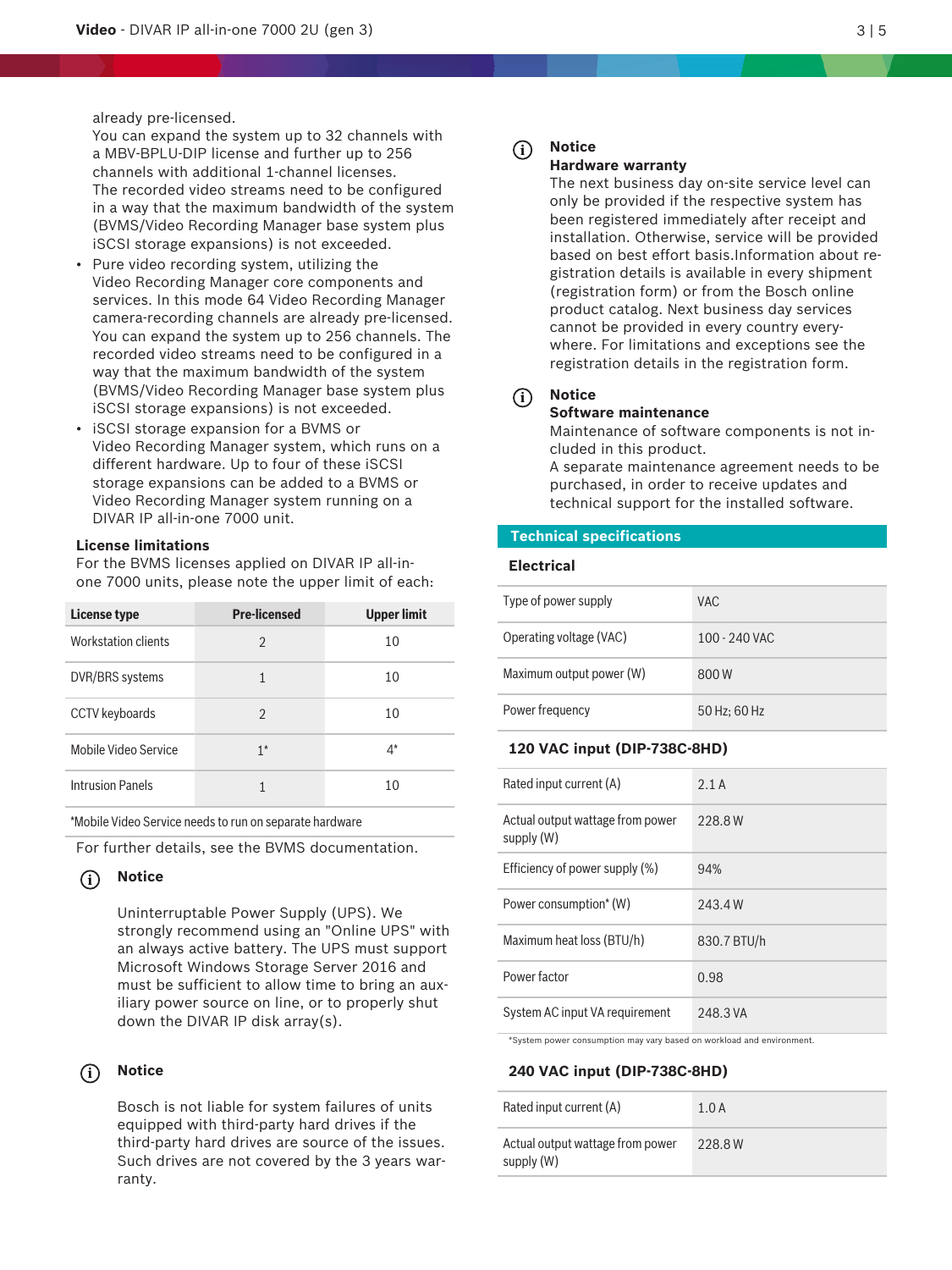| Efficiency of power supply (%) | 96%         |
|--------------------------------|-------------|
| Power consumption* (W)         | 238.3W      |
| Maximum heat loss (BTU/h)      | 813.4 BTU/h |
| Power factor                   | 0.96        |
| System AC input VA requirement | 248.2 VA    |

\*System power consumption may vary based on workload and environment.

## **Mechanical**

| Dimension (H x W x D mm)   | 89 x 437 x 648 mm                                       |
|----------------------------|---------------------------------------------------------|
| Dimension (H x W x D in)   | $3.5 \times 17.2 \times 25.5$ in                        |
| Mounting type              | rack-mounted                                            |
| Rack unit (U)              | 2U                                                      |
|                            | DIP-7380-00N Management<br>appliance, 2U w/o HD 3rd gen |
| Weight (kg)                | 16.50 kg                                                |
| Weight (lb)                | 36.39 lb                                                |
|                            | DIP-7384-8HD Management<br>appliance, 2U 8X4TB 3rd gen  |
| Weight (kg)                | 21.90 kg                                                |
| Weight (lb)                | 48.39 lb                                                |
|                            |                                                         |
|                            | DIP-7388-8HD Management<br>appliance, 2U 8X8TB 3rd gen  |
| Weight (kg)                | 22.70 kg                                                |
| Weight (lb)                | 50.15 lb                                                |
|                            | DIP-738C-8HD Management<br>appliance, 2U 8X12TB 3rd gen |
| Weight (kg)                | 22.10 kg                                                |
| Weight (lb)                | 48.79 lb                                                |
| <b>Environmental</b>       |                                                         |
| Operating temperature (°C) | $10 - 35$ °C                                            |
| Operating temperature (°F) | $50 - 95$ <sup>°</sup> F                                |
| Storage temperature (°C)   | $-40 - 70$ °C                                           |

| Operating relative humidity, non-<br>condensing (%) | $8 - 90%$                                                                                                                            |
|-----------------------------------------------------|--------------------------------------------------------------------------------------------------------------------------------------|
| Storage relative humidity (%)                       | $5 - 95%$                                                                                                                            |
| <b>Operation</b>                                    |                                                                                                                                      |
| Processor                                           | Intel <sup>®</sup> Xeon® E-2226GE                                                                                                    |
| Processor base frequency                            | $3.40$ GHz                                                                                                                           |
| Cache                                               | 12 MB Intel® Smart Cache                                                                                                             |
| Installed memory                                    | 16GB DDR4-2666 2Rx8 ECC<br><b>UDIMM</b>                                                                                              |
| Memory protection                                   | <b>ECC</b> unbuffered                                                                                                                |
| Operating system                                    | Microsoft Windows Server IoT 2019<br>for Storage Standard                                                                            |
| Processor graphics                                  | Intel HD onboard graphics (three<br>digital outputs: 1 DVI-I port, 2<br>DisplayPort ports), VGA disabled                             |
| <b>SAS RAID Card</b>                                | 12Gb/s Eight-Port                                                                                                                    |
| Software compatibility                              | Web browser; Bosch Configuration<br>Manager; Bosch Video Management<br>System; Video Recording Manager;<br><b>Video Security App</b> |

### **Storage**

| Internal storage             | <b>HDD</b>                             |
|------------------------------|----------------------------------------|
| HDD connectivity             | SATA3                                  |
| HDD dimension                | $3.5$ inch                             |
| Maximum internal hard drives | 8                                      |
| HDD rotation speed (rpm)     | 7200 rpm                               |
| Optical drive type           | DVD double layer                       |
| OS storage                   | 2 x 240 GB SSD RAID-1<br>configuration |
|                              |                                        |

## **Connectivity**

| Number of USB ports      | 6                                             |
|--------------------------|-----------------------------------------------|
|                          | Front: 2 USB 2.0 ports                        |
|                          | Rear: 3 USB 3.1 ports and 1 USB-C<br>port     |
| Number of Ethernet ports | 2 RJ45 Gigabit Ethernet LAN ports<br>(teamed) |